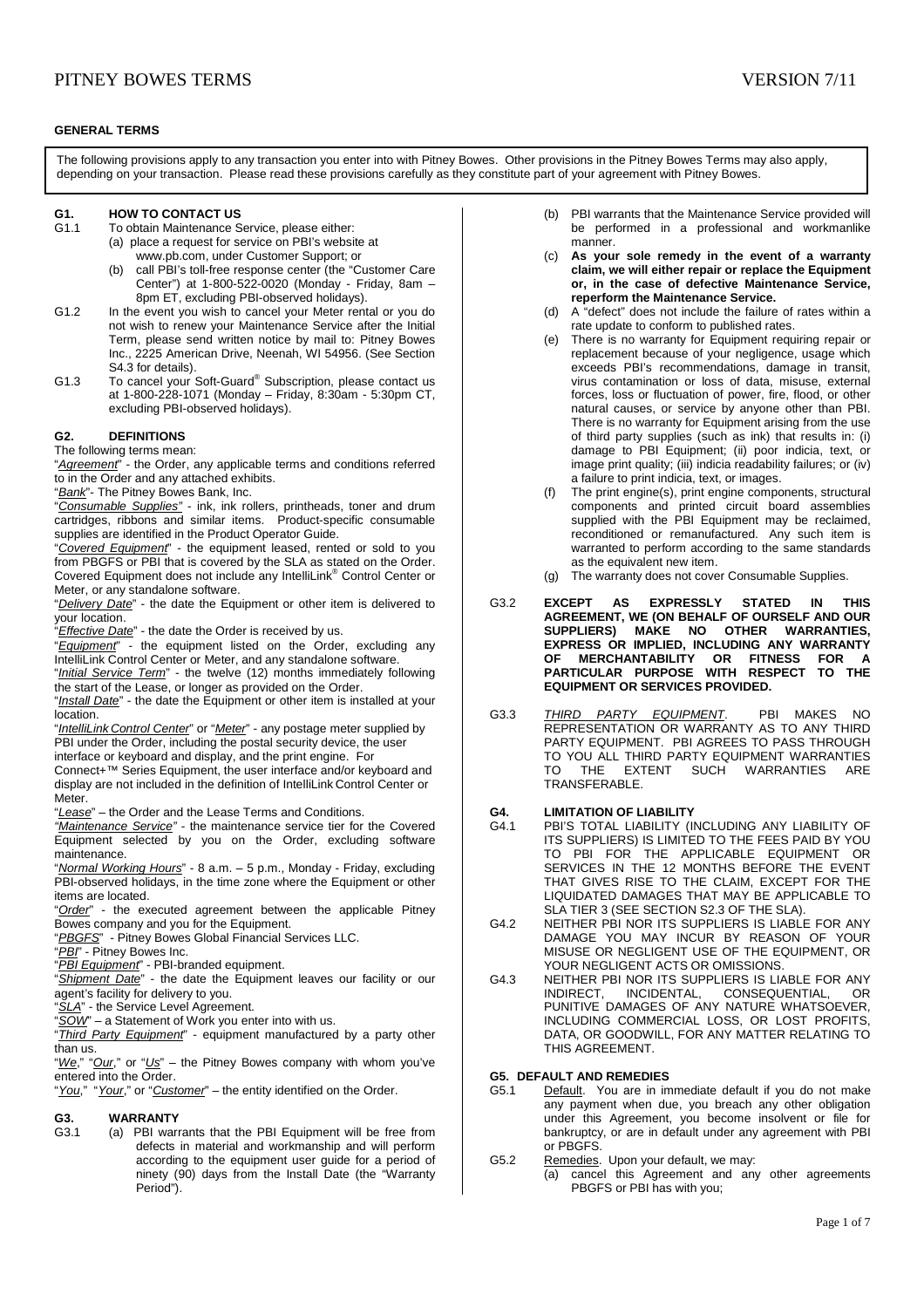- (b) require immediate payment of all payments due under a Lease(s) or other agreements, whether accrued or due in the future;
- (c) disable the IntelliLink Control Center or Meter;
- (d) require you to return the Equipment and IntelliLink Control Center or Meter;
- (e) if you do not return the Equipment and IntelliLink Control Center or Meter, require you to make immediate payment of an amount equal to the remaining value of the Equipment, IntelliLink Control Center or Meter at the end of the Lease Term, as determined by us;
- (f) charge you a late charge for each month that your payment is late;
- (g) charge you interest on any late payment from its due date until paid in full at the lesser of 18% per year or the maximum rate allowed by law;
- (h) charge you a check return fee for payments made by you with insufficient funds;
- (i) reasonably attempt to mitigate our damages and costs in the event of your default, although you acknowledge that we are not obligated to do so; and
- (j) pursue any other remedy, including repossessing the Equipment without notice to you. By repossessing the Equipment, IntelliLink Control Center or Meter, we are not waiving our right to collect the balance due.
- G5.3 Enforcing Our Rights. You agree to pay all our costs, including attorneys' fees, in enforcing our rights under the Agreement with you.
- G5.4 Suspension of Services. PBI reserves the right to suspend any services during any period in which your account is more than thirty (30) days past due.

# **G6. TAXES**<br> **G6.1 You an**

You agree to pay Pitney Bowes Global Financial Services LLC, Pitney Bowes Inc. and any affiliates thereof (collectively, "Pitney Bowes") for all charges and taxes (other than taxes on or measured by net income), to calculated as set forth below, related to the Lease or based on or measured by the lease transaction, payments under the Lease, the Equipment or Equipment location, the Meter or Meter location or services provided in connection with the lease transaction, including but not limited to sales/use and property type taxes. Pitney Bowes will determine the value of the Equipment, the value of the Meter and the amount of such taxes to be charged to you. Such determinations will reflect a reasonable value of the Equipment or of the Meter or the actual taxes and depreciation thereon. The taxes and depreciation to be charged on the Equipment and the Meter may reflect certain average tax rates, different depreciation schedules or some other calculation. You agree to pay a processing, billing and tracking fee and administrative charge to be determined by Pitney Bowes which may not bear a relationship to the tax charged or services performed, but such fee and charge shall in no event exceed in the aggregate \$35 for each year for each Lease schedule. **G7. EMBEDDED SOFTWARE** 

# **SERVICE LEVEL AGREEMENT (SLA)**

The following provisions describe the Service Level Agreement ("SLA") tiers that PBI offers on Covered Equipment (excluding software). The SLA tier you select will be listed on the Order. A separate Software License and Maintenance Agreement ("SMA") covers software maintenance and will be attached to the Order if you are acquiring software.

# **S1. DEFINITIONS**

All capitalized terms that are not defined in these provisions are defined in the "Definitions" section of the Pitney Bowes Terms.

### **S2. SERVICE LEVEL TIERS**

The following describes the three SLA tiers offered by PBI for the Covered Equipment.

- S2.1 Tier 1
	- (a) General. Under Tier 1, PBI will provide at its option either repair or replacement services for the Covered Equipment during the Initial Service Term or any

G7.1 The PBI Equipment may contain embedded software. You agree: (i) that PBI and its licensors own the copyrights and other intellectual property in and to the embedded software; (ii) that you do not acquire any right, title or interest in or to the embedded software; (iii) only to use the embedded software with the PBI Equipment in which the embedded software resides; (iv) that you may not copy the embedded software; (v) that you may neither modify nor create derivative works of the embedded software (vi) that you may neither distribute nor disclose the embedded software (or any portion thereof) to any other person; (vii) that you may not translate, de-compile, disassemble, or otherwise attempt to unbundle, reverse engineer or create derivative works of the embedded software, except as permitted by applicable law; and (viii) that you may not export the embedded software in contravention of applicable export control laws. The embedded software contains third party software. Notwithstanding the above, this section does not modify any terms that may accompany such third party software.

# **G8. INTERNET ACCESS POINT**<br>G8.1 The Connect+ Series Equipm

The Connect+ Series Equipment may use an internet access point (e.g., wireless router) provided by us. You may only use this access point for connectivity between the Connect+ Series Equipment and the internet and for no other purpose. You agree to pay all costs associated with use of the access point in violation of this restriction.

# **G.9. MISCELLANEOUS**

- G9.1 Force Majeure. We are not responsible for any delay or failure to perform resulting from causes beyond our control.
- G9.2 Assignment. You may not assign this Agreement without our prior written consent, which consent shall not be unreasonably withheld. Any purported assignment is void.
- G9.3 No Right to Setoff. Payments are not subject to setoff or reduction.
- G9.4 Legal Action. ANY LEGAL ACTION YOU FILE AGAINST US MUST BE STARTED WITHIN ONE (1) YEAR AFTER THE EVENT GIVING RISE TO YOUR CLAIM. YOU WAIVE ANY RIGHT TO TRIAL BY JURY IN ANY ACTION ARISING OUT OF THIS AGREEMENT.
- G9.5 Merger; Amendment; Severability. The Agreement incorporates all of the terms agreed by both parties and can only be changed by written agreement. You may use a purchase order to offer to obtain Equipment or services but you agree that none of the provisions of your purchase order will add to, modify or supersede these provisions unless we expressly agree in writing. If one or more provisions of this Agreement are deemed to be invalid or unenforceable, the remaining provisions will not be affected.
- G9.6 Survival. Our respective rights and obligations under Section G4 (Limitation of Liability), G5 (Default and Remedies) and G6 (Taxes) survive termination of the Agreement.
- G9.7 Choice of Law. This Agreement shall be governed and construed in accordance with the laws of the State of Delaware without regard to its conflicts of laws principles.

Renewal Service Term (the "Maintenance Service Term"). You are also entitled to two preventative maintenance service calls per calendar year. PB will notify you when preventative maintenance is due or preventative maintenance service calls may be made at your initiation.

- (b) *Obtaining Service*. You can obtain service online or by telephone as set forth in the "How to Contact Us" section of the Pitney Bowes Terms.
	- (c) Replacement Service.

If PBI determines that replacement is necessary, PBI will, at no additional cost, promptly ship new,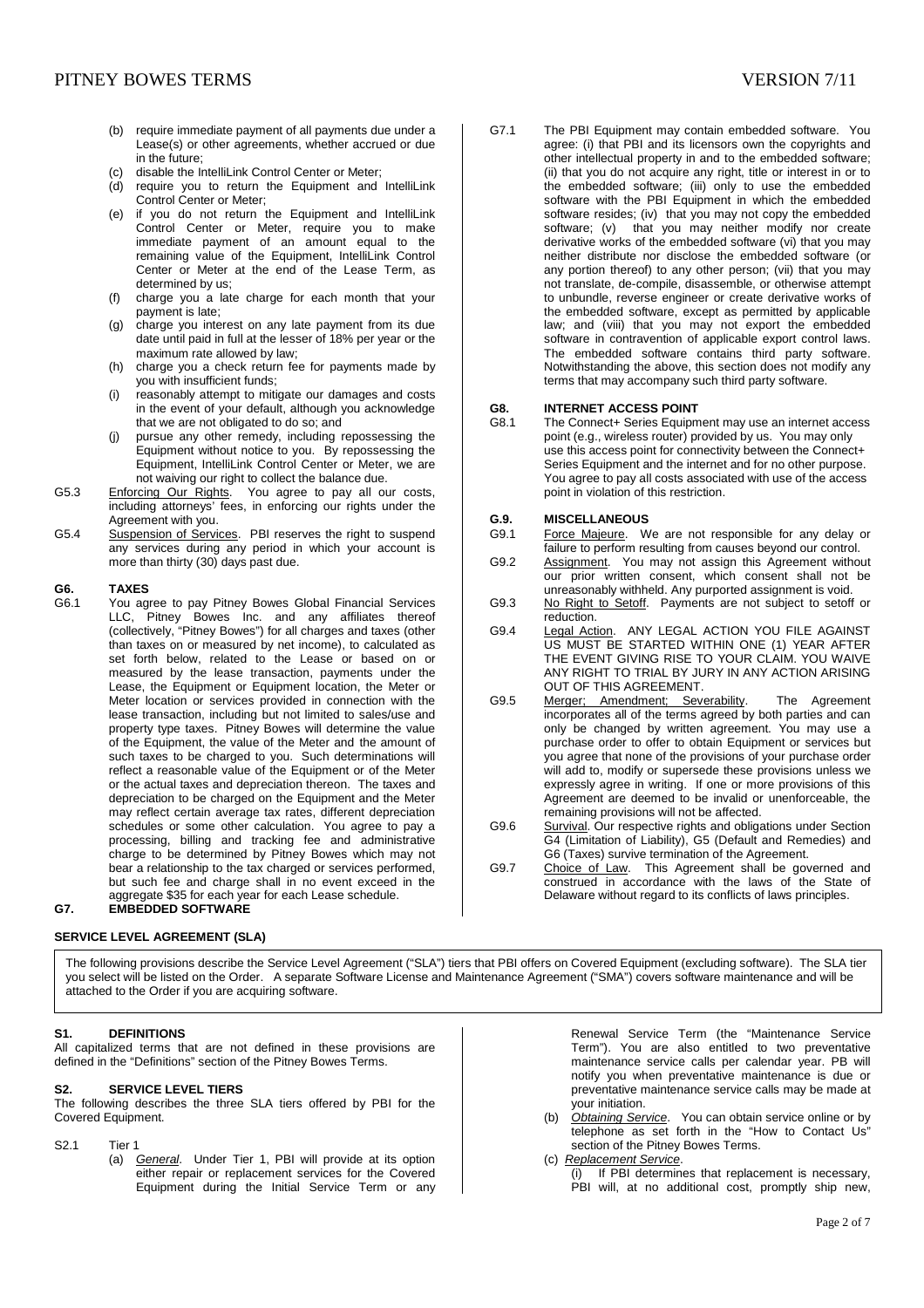# PITNEY BOWES TERMS SERVES TRANSFORM SUPERVIEWS AND THE SERVER SERVER SERVER SERVER SERVER SERVER SERVER SERVER SERVER SERVER SERVER SERVER SERVER SERVER SERVER SERVER SERVER SERVER SERVER SERVER SERVER SERVER SERVER SERVER

reconditioned, or remanufactured equipment of the same or a functionally equivalent model to replace the affected Covered Equipment.

(ii) Within five (5) days of receiving the replacement equipment, you must pack the Covered Equipment to be replaced in the shipping carton that contained the replacement equipment, place the pre-paid return address label on the carton, and return it to PBI.

(iii) You are responsible for the return of Covered Equipment until PBI receives it.

### (d) Repair Service.

(i) If PBI determines that repair service is necessary, PBI may provide repair by remote access, diagnostics and coordinated remote service, or by on-site repair service.

(ii) Repair service is provided only for damage resulting from normal wear and tear. Repair service may include the use of new, reconditioned, or remanufactured parts and assemblies.

(iii) PBI will provide parts or assemblies for discontinued equipment (or equipment not marketed as new) only if available.

(iv) If PBI deems it necessary, PBI will dispatch a service technician to arrive at your location for on-site service. You will not incur hourly charges unless service is performed outside Normal Working Hours, which will be done only with your consent.

S2.2 Tier 2

- (a) If you select Tier 2, we will provide the following support:
	- All coverage provided under Tier 1, PLUS:
	- (ii) Ongoing Equipment Training Services. PBI will provide the following training. PBI will schedule the training at a time convenient for you and PBI. Training will include an overview for the operator(s) on how to use the Covered Equipment. The number of training sessions that are included during each twelve (12) month period during the Maintenance Service Term are as follows:
		- (1) Mail finishing products (which includes Meters and scales) - up to six (6) training sessions;
		- (2) Mail finishing accounting software solutions up to four (4) training sessions;
		- (3) Mail creation hardware products (which includes tabletop folders, tabletop inserters, and address printers) - up to four (4) training sessions; and
		- (4) Distribution solutions hardware products up
	- to four (4) training sessions.<br>tional Covered Items. PBI will provide (iii) Additional Covered Items. printheads for Meters or Covered Equipment without additional charge.

# S2.3 Tier 3

- (a) If you select Tier 3, PBI will provide the following support:
	- (i) All coverage provided under Tier 1 and Tier 2, PLUS:
	- (ii) Preventive Maintenance Services. (1) PBI will perform maintenance on the Covered Equipment at regular intervals.
	- (iii) Response Time Commitment.<br>(1) If PBI determines that on-site
	- If PBI determines that on-site service is necessary, PBI will use commercially reasonable efforts to have a service technician on-site within four (4) hours (during Normal Working Hours only) of PBI's receipt of the call at the Customer Care Center (the "Response Time Commitment").
	- (2) The Response Time Commitment relates solely to the arrival of a technician at your location; it is not a guaranteed resolution of the problem within the four (4) hour time period, nor does it guarantee that all parts necessary to make a repair will be on-site within this time frame.
- (3) The Response Time Commitment does not apply to Service designated as service by replacement, software maintenance, preventive maintenance, operator training, or other services not essential to repair the Covered Equipment. These services will be scheduled in advance.
- (4) If the Covered Equipment is moved from its original location, PBI may remove the Response Time Commitment. If this happens, you will receive a refund equal to the difference between the cost of the Response Time Commitment and the cost of maintenance coverage without this obligation.
- (iv) Liquidated Damages for Failure to Meet Response Time.
- (1) PBI agrees that if it does not meet the Response Time Commitment, PBI will provide you with a credit equal to six (6) months of the cost of the premium of the Response Time Commitment.
- (2) You must use a credit request form in order to request a credit. You may obtain a credit form from your service technician or by calling the Customer Care Center. The credits are limited to credits for two (2) failures to meet the Response Time Commitment in any twelve (12) month period during the Maintenance Service Term. **The remedies described in this Section are your sole remedy for PBI's failure to meet the Response Time Commitment**.

# S2.4 Connect+ Advantage

- (a) If you select Connect+ Advantage, PBI will provide the following support:
	- (i) All coverage provided under Tier 2 PLUS:
	- $(iii)$  If you select Tier 3 in addition to Connect+ Advantage, coverage provided under Tier 3.
	- (b) Connect+ Advantage is only available for items listed with a # next to the description.

# **S3. FEES**<br>S3.1 YOU M

- You will pay the fees for the Initial Service Term, and any Renewal Service Term(s). These fees are incorporated into your payment cycle (e.g., Quarterly Payment for leased equipment).
- S3.2 Late Fees. Our remedies for your failure to pay on time are set forth in the "Default; Remedies" section of the Pitney Bowes Terms.
- S3.3 Fees for Services Not Covered by this SLA. If the service technician provides service for repairs caused by one of the conditions listed in Section S6.1(a)(ii), PBI will charge you for the service at PBI's current hourly rates and for any required parts.

# **S4. MAINTENANCE SERVICE**<br>S4.1 Term. PBI will provide you

- Term. PBI will provide you with Maintenance Service for the Initial Service Term and any Renewal Service Terms.
- S4.2 RENEWAL SERVICE TERM(S). MAINTENANCE SERVICE AUTOMATICALLY RENEWS FOR CONSECUTIVE ONE (1) YEAR TERMS (EACH, A "RENEWAL SERVICE TERM"), UNLESS:
	- (a) YOU TERMINATE MAINTENANCE SERVICE AS SPECIFIED IN SECTION S4.3 AT LEAST SIXTY (60) DAYS PRIOR TO THE RENEWAL OF THE TERM; OR
	- (b) YOUR LEASE EXPIRES OR IS TERMINATED (IN WHICH CASE, THE MAINTENANCE SERVICE TERM WILL TERMINATE ON THE SAME DAY AS THE LEASE); OR
	- (c) THE RENEWAL IS PROHIBITED BY APPLICABLE LAW.
- S4.3 Ending Your Maintenance Service.
	- (a) If you do not wish to renew Maintenance Service, you must deliver a written notice (including your account number) (the "Termination Notice") by certified mail to the address listed in the "How to Contact Us" section of the Pitney Bowes Terms. Your Termination Notice must include your customer account number and lease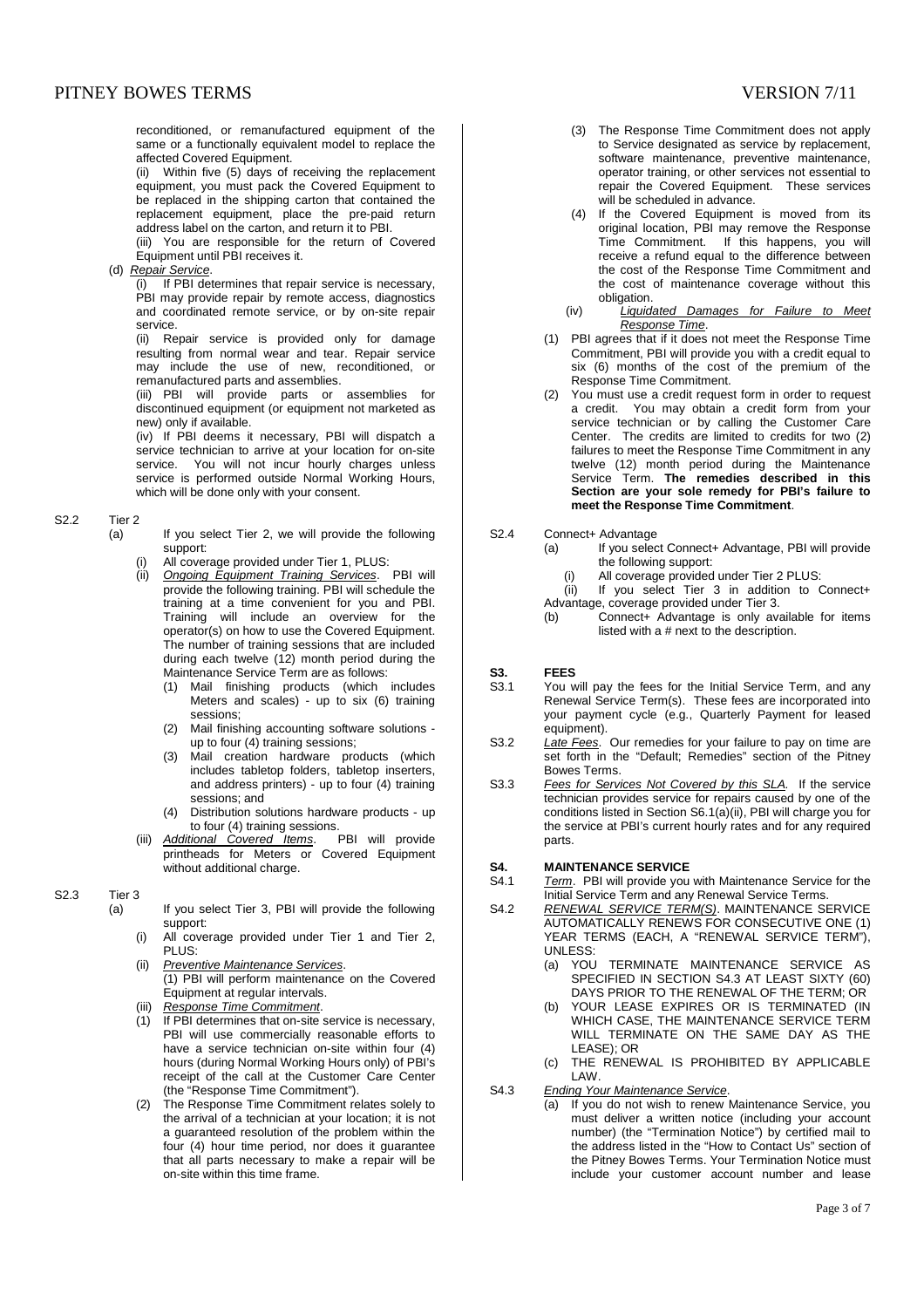number (if applicable), and is effective ten (10) business days after PBI receives it.

- (b) PBI reserves the right not to renew your SLA at any time and for any reason.
- S4.4 Maintenance Service Changes.
	- (a) PBI may modify its Maintenance Service by giving written notice to you (a "Maintenance Change Notice"), which will state whether the change is material.
	- (b) After receiving a Maintenance Change Notice, if the change is material, you may terminate Maintenance Service as described in Section S4.3 above.

## **S5. WARRANTIES; LIMITATION OF LIABILITY**

S5.1 The warranty for the Equipment and services as well as PBI's Limitation of Liability are set forth in the applicable section of the Pitney Bowes Terms.

## **S6. ADDITIONAL MAINTENANCE TERMS**

S6.1 These terms apply to all Maintenance Service tiers:

- (a) Limitations. Maintenance Service does not include:
	- (i) software maintenance and/or updates; and<br>(ii) services and repairs that are made necess
	- services and repairs that are made necessary due to:
		- (A) negligence or accident, damage in transit, virus contamination and loss of data;
		- (B) use of Covered Equipment in a manner not authorized by this SLA or the Equipment user guide;
		- (C) natural causes such as fire or flood as well as other causes outside of PBI's control;
		- (D) use of Covered Equipment in an environment with unsuitable humidity and/or line voltage;
		- (E) loss of electrical power, power fluctuation, operator error;
		- (F) sabotage, repair or attempted repair by anyone other than PBI;

### **EQUIPMENT AND POSTAGE METER RENTAL TERMS AND CONDITIONS**

- (G) the use of third party supplies (such as ink), hardware, or software resulting in: (i) damage to the Equipment; (ii) poor indicia, text, or image print quality; (iii) indicia readability failures; or (iv) a failure to print indicia, text, or images;
- (H) failure to use applicable software updates; or<br>(I) use of Covered Faujoment with any system use of Covered Equipment with any system for which PBI has advised it will no longer provide support or has advised is no longer compatible.
- (b) Additional Exclusions. Unless covered under one of the above maintenance tiers, Maintenance Service excludes the supply of rate program software for electronic scales and weighing systems, software maintenance and/or updates and consumable supplies for all levels of service, including printheads for Meters and IntelliLink Control Centers.
- (c) Replacement Equipment.
	- (i) If you replace any of your Covered Equipment during the Maintenance Service Term, and the replacement Equipment qualifies for maintenance services, PBI will automatically enroll you for maintenance coverage on the new Equipment at PBI's then current annual rates.
	- (ii) If you acquire an attachment, or add a unit, to your Covered Equipment, PBI will provide coverage for any qualifying attachment or unit and adjust your rate accordingly.
	- (iii) If you choose not to continue coverage on the replacement Equipment, attachment or unit, you may cancel Maintenance Service with respect to the item within thirty (30) days of the date of your initial invoice for the item from PBI. If you cancel, any further maintenance or repair services on the Equipment, attachment or unit will be subject to PBI's current rates.

The following provisions apply whenever you acquire an IntelliLink® Control Center or Meter from Pitney Bowes. Other terms may also apply, depending on the transaction.

# **R1. DEFINITIONS**

All capitalized terms that are not defined in these provisions are defined in the "Definitions" section of the Pitney Bowes Terms.

# **R2. EQUIPMENT RENTAL AND INTELLILINK® SUBSCRIPTION (METER RENTAL)**

R<sub>2.1</sub> Fees.

- (a) If you are not leasing the Equipment and paying for it in your lease payment to PBGFS, we will invoice you the Equipment rental ("rental") and IntelliLink Subscription fees listed on the Order.
- (b) After the Initial Term, we may increase the rental and IntelliLink Subscription fees upon 30 days' prior written notice.
- (c) When you receive notice of an increase, you may terminate your rental only as of the date the increase becomes effective.

### R2.2 Postage.

- (a) To obtain postage for your Meter, you must contact our Postage By Phone® data center.
- (b) You may transfer funds to the Bank for deposit into a Postage By Phone® Reserve Account that you maintain at the Bank ("your Reserve Account") or you may transfer funds to the United States Postal Service ("USPS") through a lockbox bank ("Lockbox Bank"). See the "USPS Acknowledgment of Deposit" section of the Pitney Bowes Terms for more information.
- (c) After the Initial Term, we may increase postage refill fees upon 30 days prior written notice.
- (d) If you participate in any PBI, PBGFS, or Bank postage advance programs (such as Purchase Power®), we will advance payment on your behalf to the USPS, subject

to repayment by you under the terms of the postage advance program and billed separately from your IntelliLink Subscription fees.

- R2.3 Meter Repair or Replacement. (a) If the Meter malfunctions or fails due to reasons other than your negligence or accident, usage which exceeds our recommendations, damage in transit, virus contamination or loss of data, misuse, external forces, loss or fluctuation of power, fire, flood, or other natural causes, service by anyone other than us, or the use of third party supplies (such as third party ink) resulting in damage to the Meter, we will repair or replace the Meter.
- R2.4 Terms of Use; Federal Regulations.
	- (a) You may use the Meter solely for the purpose of processing your mail, provided that you are authorized by the USPS to use the Meter, and that you comply with (i) this Agreement, (ii) any user documentation and (iii) all USPS regulations.
	- (b) You agree to use the Equipment and Meter only for business or commercial purposes, and not for personal, family, or household purposes.
	- (c) You agree to use only attachments or printing devices authorized by us.
	- (d) You must receive our written consent before moving the Equipment or Meter to a different location.
	- (e) Federal regulations require that we own the Meter.
	- (f) Tampering with or misusing the Meter is a violation of federal law.
- R2.5 Rate Updates and Soft-Guard® Program.
	- (a) Your Meter or Equipment may require periodic rate information updates that you can obtain under our Soft-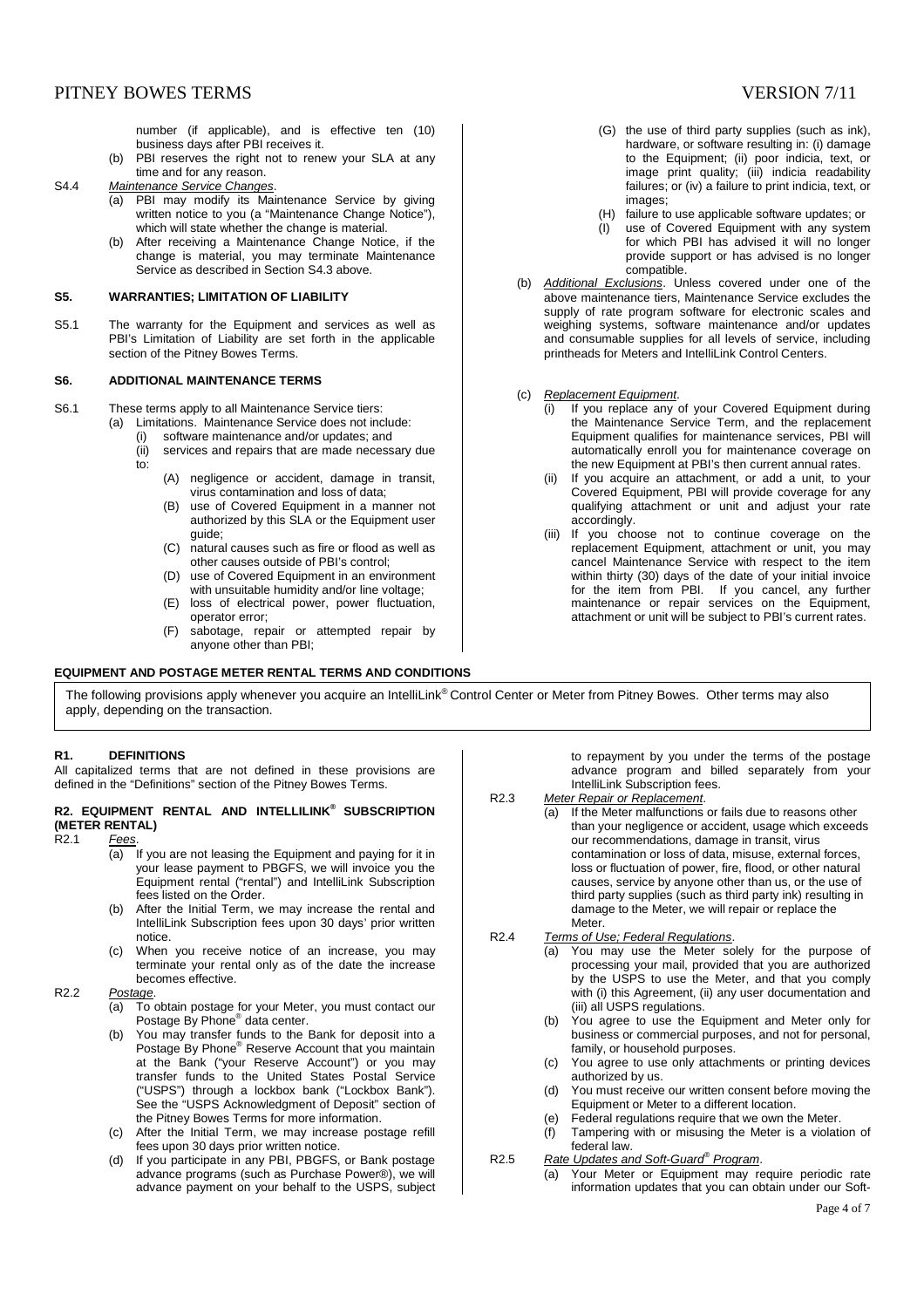# PITNEY BOWES TERMS SERIES AND RESIDENT TO A 200 FOR STREET AND RESIDENT TO A 200 FOR STREET AND RESIDENT TO A 200 FOR STREET AND RESIDENT TO A 200 FOR STREET AND RESIDENT TO A 200 FOR STREET AND RESIDENT TO A 200 FOR STREE

Guard program, or you will receive individual rate updates as a separate charge.

- (b) If you have purchased a Soft-Guard Subscription, we will provide up to 6 rate updates during each 12 month period following the date of installation of the .<br>Equipment.
- (c) We will provide rate updates only if required due to a postal or carrier change in rate, service, Zip Code or zone change.
- (d) Your Soft-Guard Subscription does not cover any change in rates due to custom rate changes, new classes of carrier service, or a change in Zip Code or zone due to Equipment relocation.
- (e) If your Soft-Guard Subscription has expired, or if you have received the maximum number of rate updates under your Soft-Guard Subscription, you will be billed for any additional rate update you request.
- (f) You can also renew the Soft-Guard Subscription by contacting PBI online or by telephone at the address and numbers set forth in the "How to Contact Us" section of the Pitney Bowes Terms.
- R2.6 Warranty.
	- (a) The warranty for the Equipment and services is set forth in the "Warranty" section of the Pitney Bowes Terms.
- R2.7 Limitation of Liability.<br>(a) PBI's limitation
	- PBI's limitation of liability is set forth in the "Limitation of Liability" section of the Pitney Bowes Terms.
- R2.8 Collection of Information.
	- (a) You authorize us to access and download information from your Meter. We may disclose this information to the USPS or other authorized governmental entity.

# **UNITED STATES POSTAL SERVICE ACKNOWLEDGMENT OF DEPOSIT**

U1.1 By electing to lease or use computerized meter resetting system ("CMRS") meter equipment, you may transfer funds to the Bank for deposit into a Postage By Phone® Reserve Account which you maintain at the Bank, or you may transfer funds to the USPS through a Lockbox Bank for the purpose of prepayment of postage on CMRSequipped meters ("Deposit").

U1.2 After the effective date of the lease or meter rental Terms and Conditions between you and PBI, you may, from time to time, make deposits in your Reserve Account or may make Deposits in the Lockbox Bank account identified as: "United States Postal Service CMRS-PB."

U1.3 The USPS may, at its discretion, designate itself or a successor as recipient of Deposits made by you to the Lockbox Bank account described above.

U1.4 Any deposit made by you in your Reserve Account is subject to the Postage By Phone® Reserve Account – Agreement and Disclosure Statement governing your Reserve Account.

U1.5 Any deposit made by you in the Lockbox Bank account will be credited by the USPS only for the payment of postage for CMRS equipment.

U1.6 Such Deposits will be held within the Postal Service Fund at the U.S. Treasury and may be commingled with Deposits of other customers.

U1.7 You shall not receive or be entitled to any interest or other income earned on such Deposits.

U1.8 The USPS will provide a refund to you for remaining postage balances in CMRS equipment subject to then current USPS regulations.

U1.9 The Lockbox Bank will provide a refund to you for deposits otherwise held by the USPS.

## **PURCHASE POWER® TERMS AND CONDITIONS**

- (b) We will not share with any third parties (except the USPS or other governmental entity) individually identifiable information that we obtain about you in this manner unless required to by law or court order.
- (c) We may elect to share aggregate data about our customers' postage usage with third parties.
- R2.9 IntelliLink<sup>®</sup> Control Center/Meter Care and Risk of Loss. (a) You agree to take proper care of the IntelliLink Control Center and/or Meter(s) as stated in this
	- Agreement and any user documentation. (b) You assume all risk of loss or damage to the
		- IntelliLink Control Center and/or Meter(s) while you have possession.

### **R3. VALUE BASED SERVICES**

Value Based Services include services such as USPS<sup>®</sup> e-Return Receipt and USPS<sup>®</sup> Confirmation Services. R3.1 Fees.

- (a) Any fees charged by the USPS for any Value Based Service you purchase are payable by you in the same way that you pay for postage.
- (b) The USPS is solely responsible for its services.
- (c) We are not responsible for any malfunctions of any part of the communication link connecting the IntelliLink Control Center with the USPS data system.
- R3.2 Ending the Value Based Services. We have the right to terminate the Value Based Services if the USPS discontinues offering the service or you breach your obligations under this Agreement and fail to cure the breach within thirty (30) days after you have been notified of it in writing.

U1.10 These refunds are provided in accordance with the regulations governing deposit of funds for CMRS, published in the Domestic Mail Manual or its successor.

U1.11 The Lockbox Bank, which collects funds on behalf of the USPS, shall provide PBI, on each business day, information as to the amount of each Deposit made to the USPS by you, so PBI can update PBI's records.<br>U1.12 PBI

PBI may deposit funds on your behalf.

U1.13 The USPS will make no advances. Any relationship concerning advances is between you and PBI, PBGFS and/or the Bank.

U1.14 You acknowledge that the terms of this arrangement may be changed, modified, or revoked by the USPS, with appropriate notice.<br>U11.15 USPS requilations governing the deposit of funds for CMF

USPS regulations governing the deposit of funds for CMRS are published in the Domestic Mail Manual or its successor.

U1.16 You shall be subject to all applicable rules, regulations, and orders of the USPS, including future changes to such rules, regulations and orders, and such additional terms and conditions as may be determined in accordance with applicable law.

U1.17 The USPS rules, regulations, and orders prevail in the event of any conflict with any other terms and conditions applicable to any Deposit.

U1.18 By engaging in any transaction through the Lockbox Bank, which will have the effect of setting postage through CMRS meter equipment, your activities concerning CMRS are subject to this USPS Acknowledgment of Deposit. ACKNOWLEDGMENT OF DEPOSIT REQUIREMENT. By signing this Agreement, you represent that you have read the Acknowledgment of Deposit Requirement and are familiar with its terms. You agree that upon execution of this Agreement with PBI, you will also be bound by all terms and conditions of the Acknowledgment of Deposit Requirement, as it may be amended from time to time.

The following provisions apply when you first enroll in the Purchase Power Program (the "Program"). Additionally, you will receive from us a set of more specific provisions within twenty (20) days of the date of this Agreement that will be more specifically tailored to your Purchase Power Account (the "Account") and will apply to your ongoing participation in the Program.

P1.1 General. (a) In order to participate in the Program, you must provide the information described in Section P1.8. (b) If you subscribe

to the EasyPermitPostage® service, you may use the Purchase Power credit line to pay for permit postage and associated USPS fees.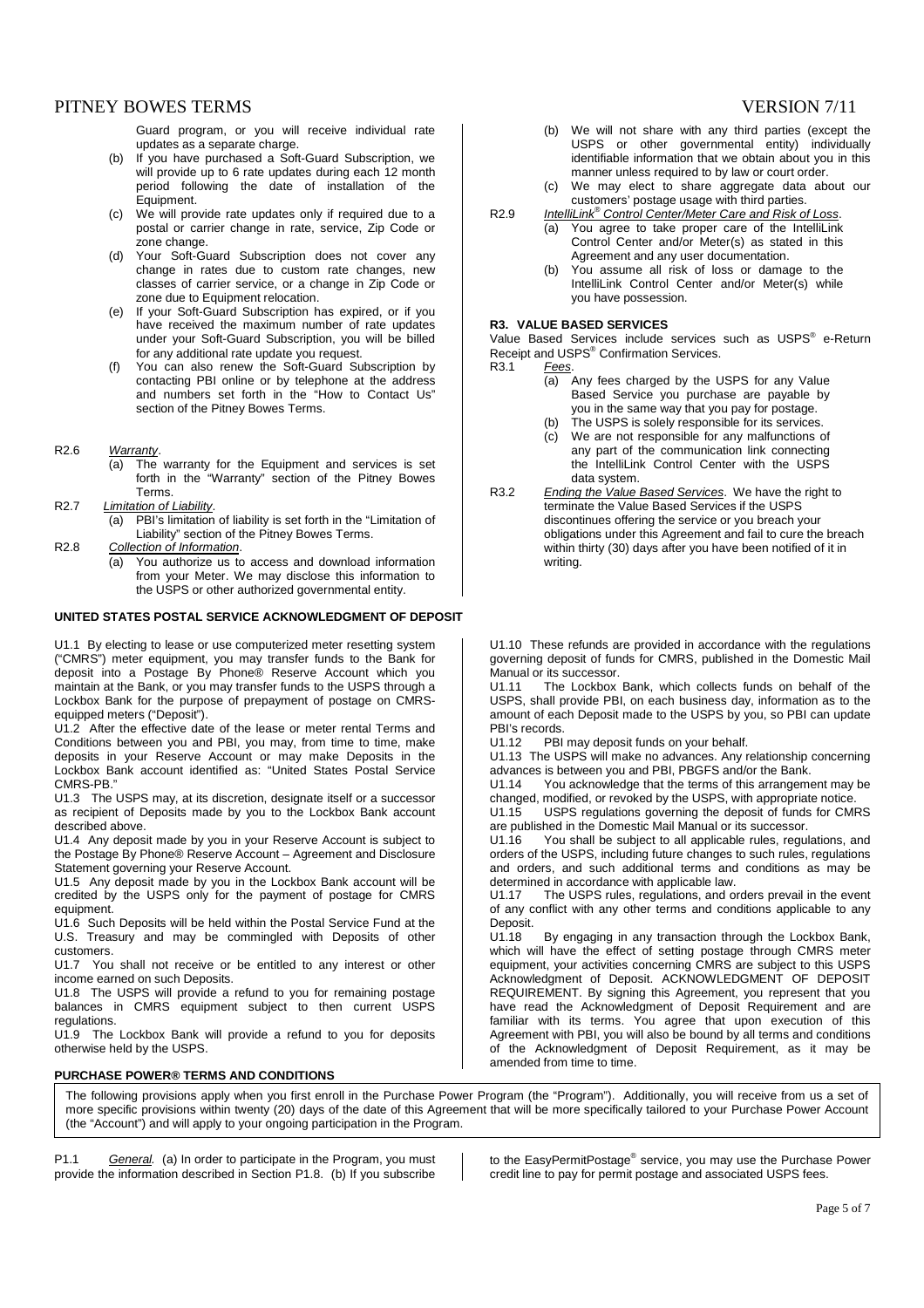# PITNEY BOWES TERMS VERSION 7/11

(c) The Purchase Power credit line is a product of The Pitney Bowes Bank, Inc. (the "Bank") and is not available to individuals for personal, family, or household purposes.<br>P1.2 Account Charges. (

Account Charges. (a) Your Purchase Power Account (the "Account") will be charged for the amount of postage, products, and services requested and the related fees, if applicable.(b) Unless prohibited by law, you agree to pay the fees and charges of which the Bank has given you notice, including, without limitation, the fees and charges relating to: (i) transaction fees, if applicable; (ii) your failure to pay in a timely manner; (iii) your exceeding your credit line; and (iv) fees attributable to the return of any checks that you give to the Bank as payment of the Account.<br>P1.3. Billing Payments

Billing, Payments, and Collection. (a) You will receive a billing statement for each billing cycle in which you have activity on the Account. The Bank reserves the right to deliver any statement electronically to the email address that is then on file for the Company. (b) Payments are due by the due date shown on your billing statement. (c) You may pay the entire balance due or a portion of the balance, provided that you pay at least the minimum payment shown on the statement. In the event of a partial payment, you will be responsible for the unpaid balance.<br>P1.4 Deferred Payment Terms

Deferred Payment Terms. (a) By using the Program, you agree that whenever there is an unpaid balance outstanding on the Account which is not paid in full by the due date shown on your billing statement, the Bank will charge you, and you will pay, interest on the unpaid balance of the Account from time to time, for each day from the date the transaction is posted to the Account until the date the unpaid balance is paid in full, at a variable rate equal to the Annual Percentage Rate applicable to the Account from time to time. (b) (i) The Annual Percentage Rate applicable to the Account will be: the greater of (a) 22% and (b) the sum of the highest "Prime Rate" published in the "Money Rates" section of The Wall Street Journal on the last business day of the month and the margin set forth below (the sum of the margin and the Prime Rate is herein called the "Floating Rate"). (ii) The Annual Percentage Rate will be adjusted on a monthly basis based on any fluctuation in the Floating Rate, if applicable.

(iii) Any change in the Annual Percentage Rate based on the calculation described in this section will become effective on the first day of your next billing cycle. (iv) The margin which will be added to the Prime Rate to determine the Floating Rate will be 14.75% (using the Prime Rate in effect as of March 31, 2010, the daily periodic rate

# **PRESORTXTRA PROGRAM TERMS AND CONDITIONS**

would be .049315% and the corresponding annual percentage rate would be 18.00%). (v) The Account balance that is subject to a finance charge each day will include (a) outstanding balances, minus any payments and credits received by the Bank on the Account that day, and (b) unpaid interest, fees, and other charges on the Account. (vi) The Bank will charge a minimum finance charge of \$1.00 in any billing cycle if the finance charge as calculated above is less than \$1.00. (vii) Each payment that you make will be applied to reduce the outstanding balance of the Account and replenish your available credit line. (viii) The Bank may refuse to extend further credit if the amount of a requested charge plus your existing balance exceeds your credit.<br>P1.5

Account Cancellation and Suspension. (a) The Bank may at any time close or suspend the Account, and may refuse to allow further charges to the Account. (b) Cancellation or suspension will not affect your obligation to pay any amounts you owe.<br>P1.6 Amendments: Flectronic Delivery: Terminat

*Amendments: Electronic Delivery: Termination*. (a) The Bank can amend any of the provisions and terms related to the Program at any time by written notice to you or by electronic notice via the email address that is then on file for the Company. You are consenting to electronic delivery of any amendments to the Program terms. (b) Each time you use the Program, you are signifying your acceptance of the terms and provisions then in effect. (c) An amendment becomes effective on the date stated in the notice and will apply to any outstanding balance on the Account. (d) The Bank may terminate the Program at any time and will notify you in the event of any termination. (e) Any outstanding obligation will survive termination of the Program.

P1.7 Governing Law. The Program and any advances are governed by and construed in accordance with the laws of the State of Utah and applicable federal law.<br>P1.8 USA PATRIOT Act.

(a) Federal law requires financial institutions to obtain, verify and record information that identifies each person who opens an account. (b) The Bank asks that you provide identifying information, including your address and taxpayer identification number. (c) The Bank may also ask for additional identifying information, where appropriate, including asking that your representative who is opening the Account provide his/her name, address, date of birth, driver's license and/or other documents and information that will allow the Bank to identify him/her.

The following provisions apply when you enroll in the Pitney Bowes PresortXtra Program and apply only to the services provided under the PresortXtra Program.

# **X1. PBI'S RESPONSIBILITIES**

Depending on the service(s) you have selected on your PresortXtra qualification form, we will pick up your metered First Class letters ("Letters"), First Class flats ("Flats"), or both ("Program Mail"), provided to us and prepared by you in accordance with additional terms and conditions provided to you when you enroll in the PresortXtra Program ("Additional Terms and Conditions"). We will pick up your Letters and/or Flats at your designated location(s) and in accordance with the schedule we may mutually agree upon from time to time. We will sort this mail at one of our facilities. For Letters only, we will apply a United States Postal Service ("USPS") "Move Update" process to your mail. We will deliver the mail to the USPS for final delivery. We will perform this service under this Agreement in accordance with accepted mail processing industry standards. EXCEPT AS OTHERWISE PROVIDED HEREIN, WE MAKE NO OTHER WARRANTIES, EXPRESS OR IMPLIED.

# **X2. CUSTOMER'S RESPONSIBILITIES**

X2.1 Letters. As of the date of this Agreement: for Letters, you will meter your Program Mail at the USPS rates set forth in the Additional Terms and Conditions. NO REPRESENTATION IS MADE AS TO THE AMOUNT OF YOUR MAIL THAT WILL QUALIFY FOR PRESORT MAILING RATES, AND YOU WILL BE RESPONSIBLE FOR METERING YOUR PROGRAM MAIL IN ACCORDANCE WITH THE TERMS OF THIS AGREEMENT REGARDLESS OF THE AMOUNT OF YOUR PROGRAM MAIL THAT QUALIFIES OR DOES NOT QUALIFY FOR PRESORT RATES. YOU HEREBY ASSIGN ANY AND ALL OF YOUR RIGHTS TO RECEIVE ANY POSTAGE REFUNDS OR REBATES BASED ON THE AMOUNT OF YOUR MAIL THAT QUALIFIES FOR ANY ADDITIONAL PRESORT MAILING RATES TO PBI (OR ITS SUBSIDIARIES) AND ALL SUCH REFUNDS OR REBATES WILL BECOME THE PROPERTY OF AND BE RETAINED BY PBI (OR ITS SUBSIDIARIES).

X2.2 Flats. You will prepare and process your Flats as described in the Additional Terms and Conditions. You are responsible for metering all Flats that meet the criteria detailed in the Additional Terms and Conditions at the current USPS 3 digit first class flat rate. You agree that we will invoice you through your Purchase Power Credit Line at the rate set forth in the Additional Terms and Conditions. We will bill you for the difference between the USPS regular flat rate and the 3 digit USPS First Class flat rate for any Flats that do not comply with the requirements outlined in the Additional Terms and Conditions.

General. You will have your Program Mail ready for pickup at your designated locations and in accordance with the schedule we